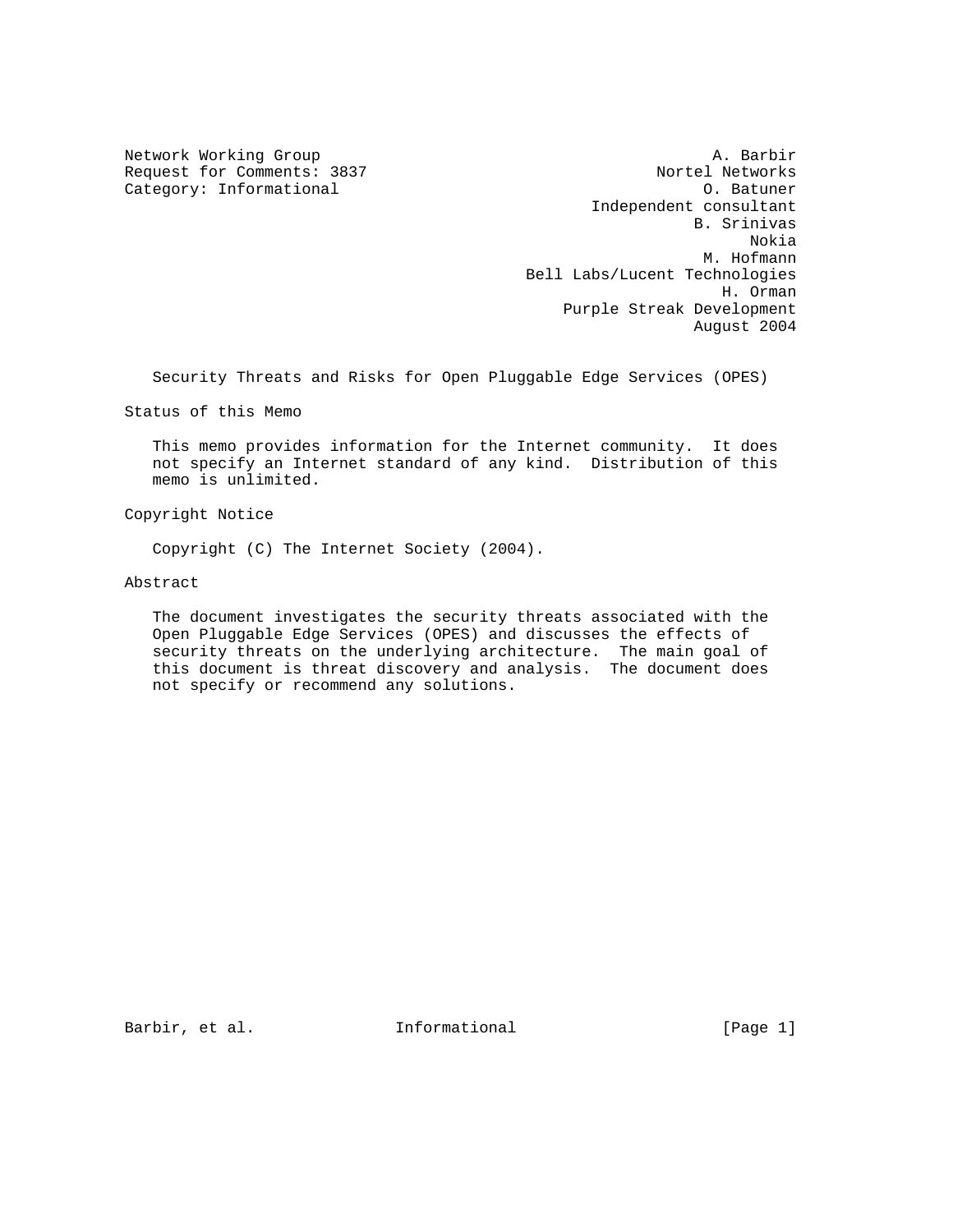|  |  | Table of Contents |
|--|--|-------------------|
|--|--|-------------------|

| 1.               | 2                                                                                                             |  |  |
|------------------|---------------------------------------------------------------------------------------------------------------|--|--|
| 2.               | $\overline{4}$<br>OPES Data Flow Threats.                                                                     |  |  |
|                  | 5<br>OPES Flow Network Level Threats $\cdot \cdot \cdot \cdot \cdot \cdot \cdot \cdot \cdot$<br>2.1.          |  |  |
|                  | $\overline{6}$<br>Connection-Flow Denial-of-Service (DoS).<br>2.1.1.                                          |  |  |
|                  | 2.1.2.<br>Threats to Network Robustness.<br>6                                                                 |  |  |
|                  | $\sqrt{6}$<br>OPES Flow Application Level Threats.<br>2.2.                                                    |  |  |
|                  | $6\,$<br>2.2.1.<br>Unauthorized OPES Entities                                                                 |  |  |
|                  | 7<br>Unauthorized Actions of legitimate OPES Entities<br>2.2.2.                                               |  |  |
|                  | Unwanted Content Transformations<br>7<br>$2, 2, 3$ .                                                          |  |  |
|                  | 7<br>2.2.4.<br>Corrupted Content<br>$\frac{1}{2}$                                                             |  |  |
|                  | $\,8\,$<br>2.2.5.<br>Threats to Message Structure Integrity                                                   |  |  |
|                  | $\,8\,$<br>2.2.6.<br>Granularity of Protection                                                                |  |  |
|                  | Risks of Hop-by-Hop Protection<br>8<br>2.2.7.                                                                 |  |  |
|                  | $\,8\,$<br>$2, 2, 8$ .<br>Threats to Integrity of Complex Data                                                |  |  |
|                  | 9<br>Denial of Service (DoS)<br>2.2.9.                                                                        |  |  |
|                  | 9<br>2.2.10. Tracing and Notification Information                                                             |  |  |
|                  | 9<br>2.2.11. Unauthenticated Communication in OPES Flow                                                       |  |  |
| $\overline{3}$ . | $\overline{9}$<br>Threats to Out-of-Band Data<br>$\frac{1}{2}$                                                |  |  |
|                  | Threats that Endanger the OPES Data Flow 10<br>3.1.                                                           |  |  |
|                  | Inaccurate Accounting Information<br>3.2.<br>10                                                               |  |  |
|                  | OPES Service Request Repudiation 11<br>3.3.                                                                   |  |  |
|                  | Inconsistent Privacy Policy 11<br>3.4.                                                                        |  |  |
|                  | Exposure of Privacy Preferences 11<br>3.5.                                                                    |  |  |
|                  | Exposure of Security Settings 11<br>3.6.                                                                      |  |  |
|                  | Improper Enforcement of Privacy and Security Policy 11<br>3.7.                                                |  |  |
|                  | DoS Attacks $\ldots$ $\ldots$ $\ldots$ $\ldots$ $\ldots$ $\ldots$ $\ldots$ $\ldots$ $\ldots$ $\ldots$<br>3.8. |  |  |
| 4.               | Security Considerations 12                                                                                    |  |  |
| 5.               | References.                                                                                                   |  |  |
|                  | Normative References 12<br>5.1.                                                                               |  |  |
|                  | Informative References 12<br>5.2.                                                                             |  |  |
| 6.               |                                                                                                               |  |  |
| 7.               |                                                                                                               |  |  |
| 8.               | Full Copyright Statement 14                                                                                   |  |  |
|                  |                                                                                                               |  |  |

## 1. Introduction

 The Open Pluggable Edge Services (OPES) [1] architecture enables cooperative application services (OPES services) between a data provider, a data consumer, and zero or more OPES processors. The application services under consideration analyze and possibly transform application-level messages exchanged between the data provider and the data consumer. The OPES processor can distribute the responsibility of service execution by communicating and collaborating with one or more remote callout servers. The details of the OPES architecture can be found in [1].

Barbir, et al. 1nformational [Page 2]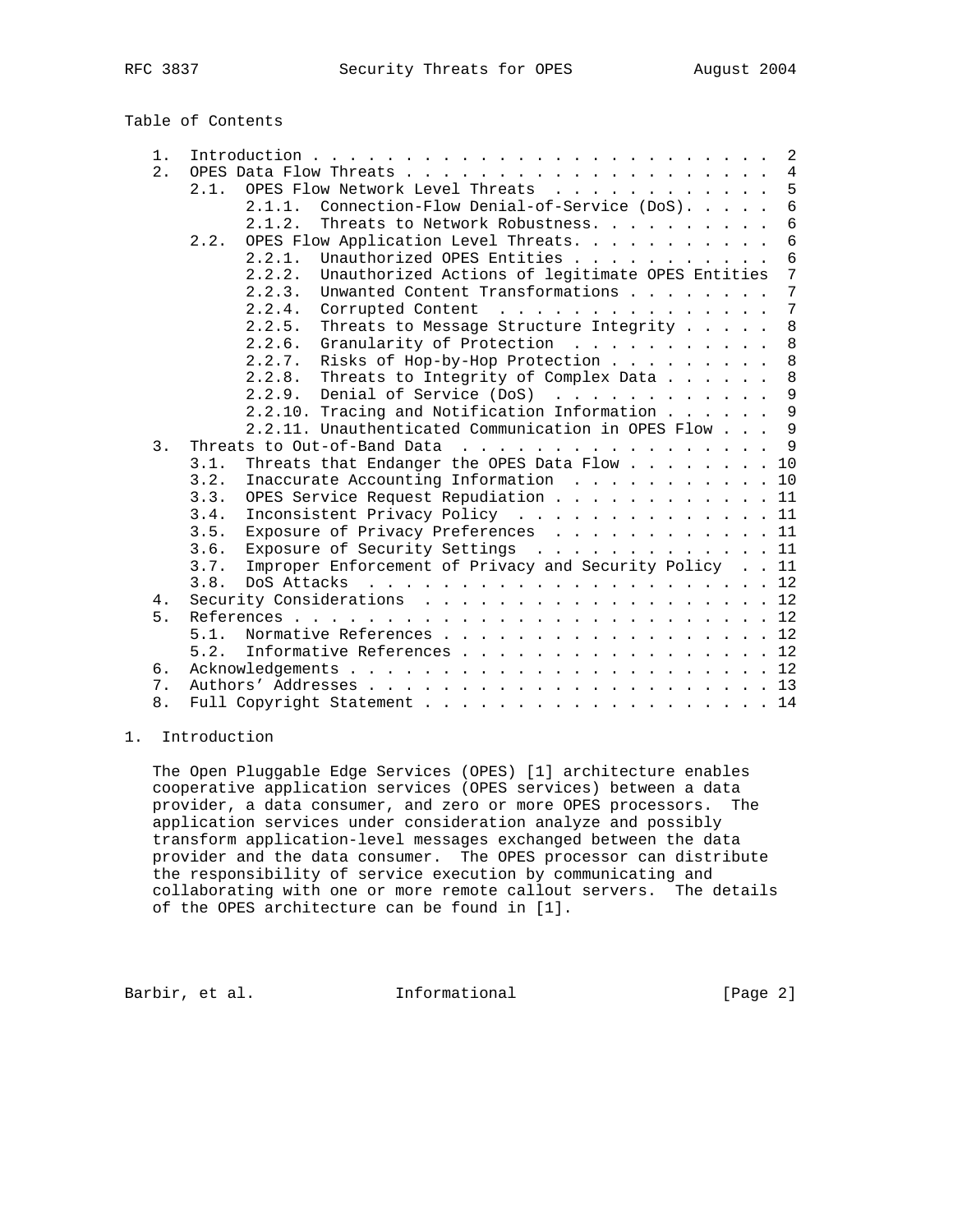Security threats with respect to OPES can be viewed from different angles. There are security risks that affect content consumer applications, and those that affect the data provider applications. These threats affect the quality and integrity of data that the applications either produce or consume. On the other hand, the security risks can also be categorized into trust within the system (i.e., OPES service providers) and protection of the system from threats imposed by outsiders such as hackers and attackers. Insiders are those parties that are part of the OPES system. Outsiders are those entities that are not participating in the OPES system.

 It must be noted that not everyone in an OPES delivery path is equally trusted. Each OPES administrative trust domain must protect itself from all outsiders. Furthermore, it may have a limited trust relationship with another OPES administrative domain for certain purposes.

 OPES service providers must use authentication as the basis for building trust relationships between administrative domains. Insiders can intentionally or unintentionally inflict harm and damage on the data consumer and data provider applications. This can be through bad system configuration, execution of bad software or, if their networks are compromised, by inside or outside hackers.

 Depending on the deployment scenario, the trust within the OPES system is based on a set of transitive trust relationships between the data provider application, the OPES entities, and the data consumer application. Threats to OPES entities can be at the OPES flow level and/or at the network level.

 In considering threats to the OPES system, the document will follow a threat analysis model that identifies the threats from the perspective of how they will affect the data consumer and the data provider applications.

 The main goal of this document is threat discovery and analysis. The document does not specify or recommend any solutions.

 It is important to mention that the OPES architecture has many similarities with other so called overlay networks, specifically web caches and content delivery networks (CDN) (see [2], [4]). This document focuses on threats that are introduced by the existence of the OPES processor and callout servers. Security threats specific to content services that do not use the OPES architecture are considered out-of-scope of this document. However, this document can be used as input when considering security implications for web caches and CDNs.

Barbir, et al. 1nformational 1999 [Page 3]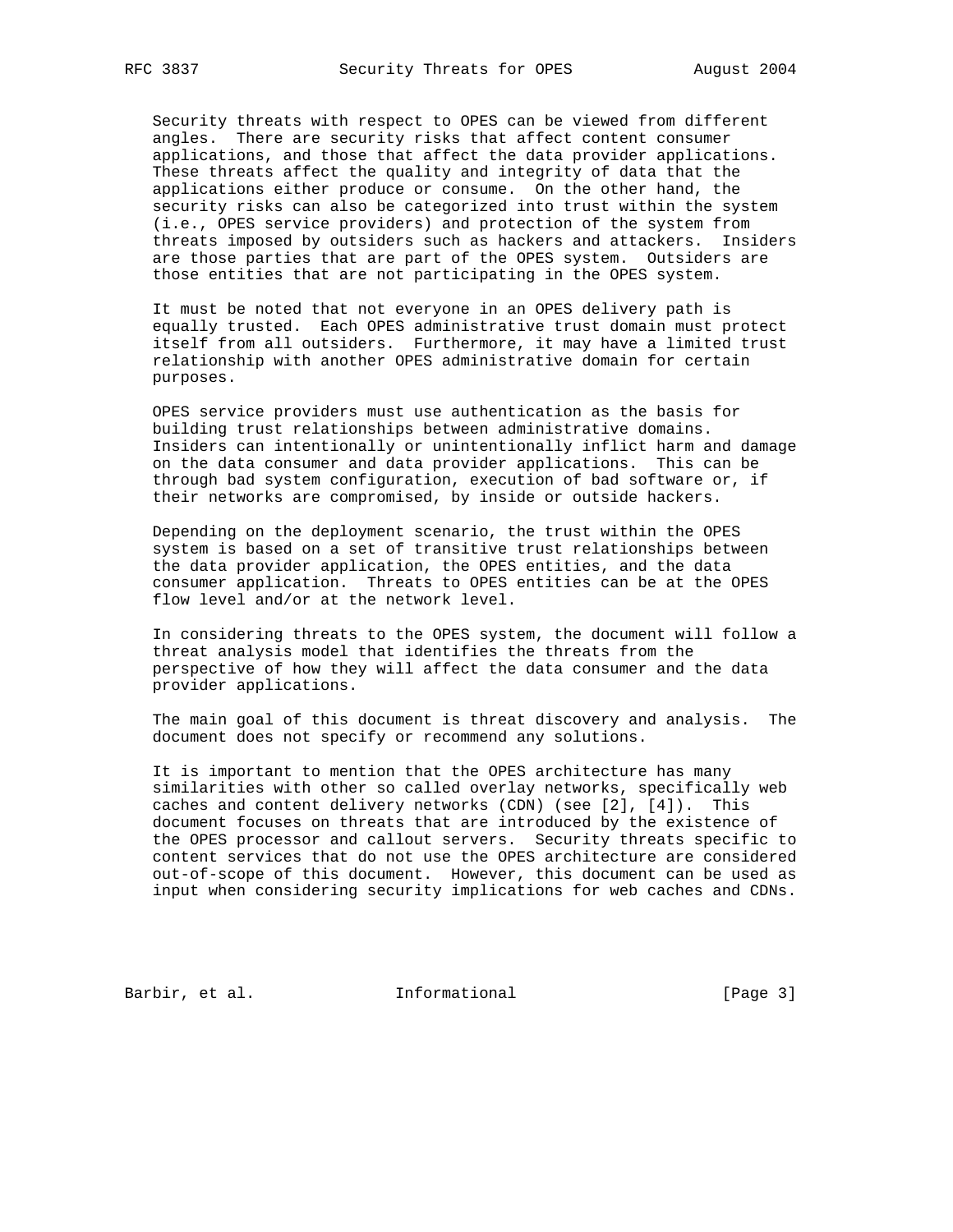The document is organized as follows: Section 2 discusses threats to OPES data flow on the network and application level, section 3 discusses threats to other parts of the system, and section 4 discusses security considerations.

2. OPES Data Flow Threats

 Threats to the OPES data flow can affect the data consumer and data provider applications. At the OPES flow level, threats can occur at Policy Enforcement Points, and Policy Decision Points [3], and along the OPES flow path where network elements are used to process the data.

 A serious problem is posed by the very fact that the OPES architecture is based on widely adopted protocols (HTTP is used as an example). The architecture document specifically requires that "the presence of an OPES processor in the data request/response flow SHALL NOT interfere with the operations of non-OPES aware clients and servers". This greatly facilitates OPES' deployment, but on the other hand a vast majority of clients (browsers) will not be able to exploit any safeguards added as base protocol extensions.

 For the usual data consumer, who might have questions such as (Where does this content come from? Can I get it another way? What is the difference? Is it legitimate?). Even if there are facilities and technical expertise present to pursue these questions, such thorough examination of each result is prohibitively expensive in terms of time and effort. OPES-aware content providers may try to protect themselves by adding verification scripts and special page structures. OPES-aware end users may use special tools. In all other cases (non-OPES aware clients and servers) protection will rely on monitoring services and investigation of occasionally discovered anomalies.

 An OPES system poses a special danger as a possible base for classical man-in-the-middle attacks. One of the reasons why such attacks are relatively rare is the difficulty in finding an appropriate base: a combination of a traffic interception point controlling a large flow of data and an application codebase running on a high-performance hardware with sufficient performance to analyze and possibly modify all passing data. An OPES processor meets this definition. This calls for special attention to protection measures at all levels of the system.

Barbir, et al. 1nformational 1998 [Page 4]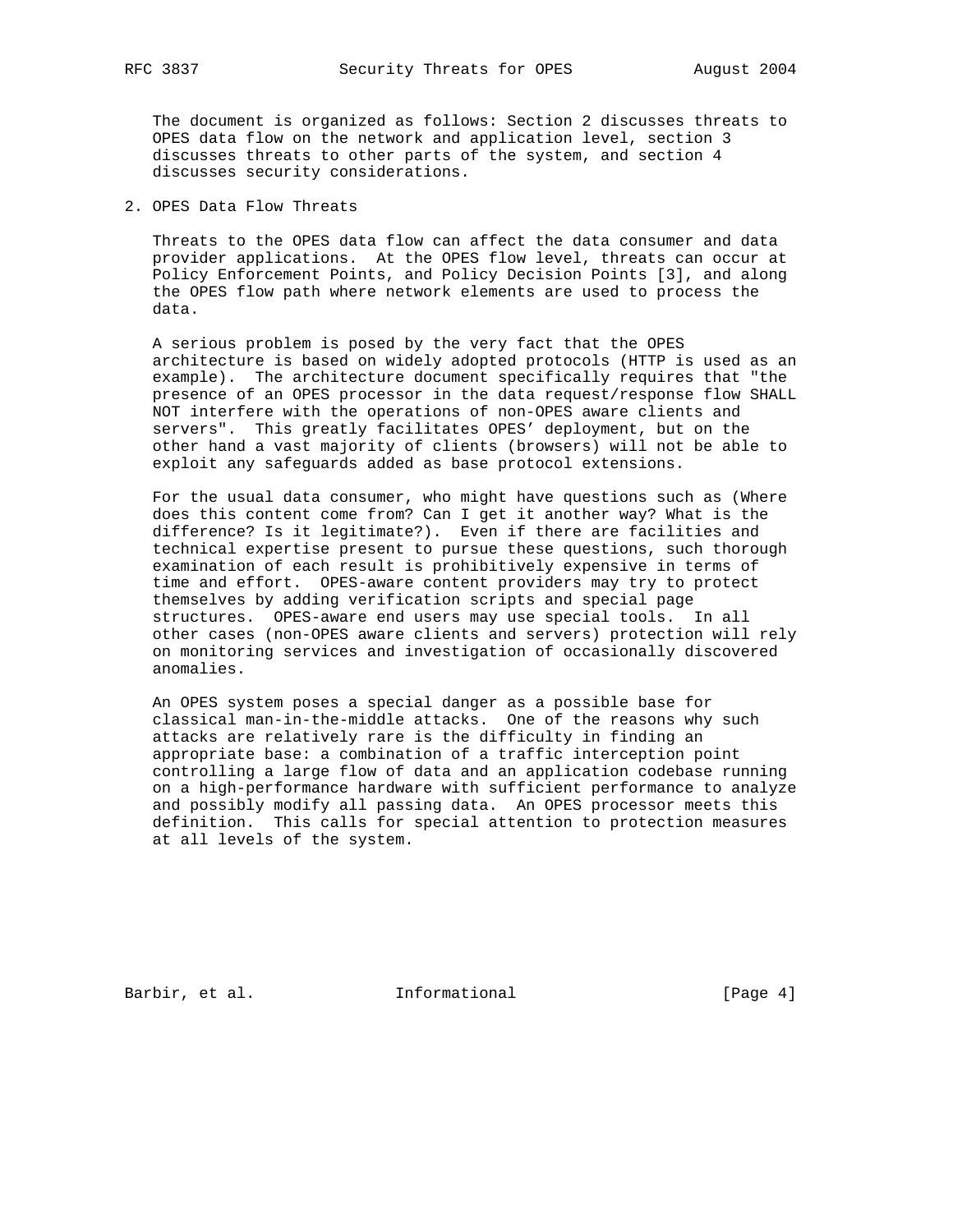Any compromise of an OPES processor or remote callout server can have a ripple effect on the integrity of the affected OPES services across all service providers that use the service. To mitigate this threat, appropriate security procedures and tools (e.g., a firewall) should be applied.

 Specific threats can exist at the network level and at the OPES data flow level.

## 2.1. OPES Flow Network Level Threats

 OPES processor and callout servers are susceptible to network level attacks from outsiders or from the networks of other OPES service providers (i.e., if the network of a contracted OPES service is compromised).

 The OPES architecture is based on common application protocols that do not provide strong guarantees of privacy, authentication, or integrity. The IAB considerations [4] require that the IP address of an OPES processor be accessible to data consumer applications at the IP addressing level. This requirement limits the ability of service providers to position the OPES processor behind firewalls and may expose the OPES processor and remote callout servers to network level attacks. For example, the use of TCP/IP as a network level protocol makes OPES processors subject to many known attacks, such as IP spoofing and session stealing.

 The OPES system is also susceptible to a number of security threats that are commonly associated with network infrastructure. These threats include snooping, denial of service, sabotage, vandalism, industrial espionage, and theft of service.

 There are best practice solutions to mitigate network level threats. It is recommended that the security of the OPES entities at the network level be enhanced using known techniques and methods that minimize the risks of IP spoofing, snooping, denial of service, and session stealing.

 At the OPES Flow level, connection-level security between the OPES processor and callout servers is an important consideration. For example, it is possible to spoof the OPES processor or the remote callout server. There are threats to data confidentiality between the OPES processor and the remote callout server in an OPES flow.

 The next subsections cover possible DoS attacks on an OPES processor, remote callout server or data consumer application, and network robustness.

Barbir, et al. 1nformational [Page 5]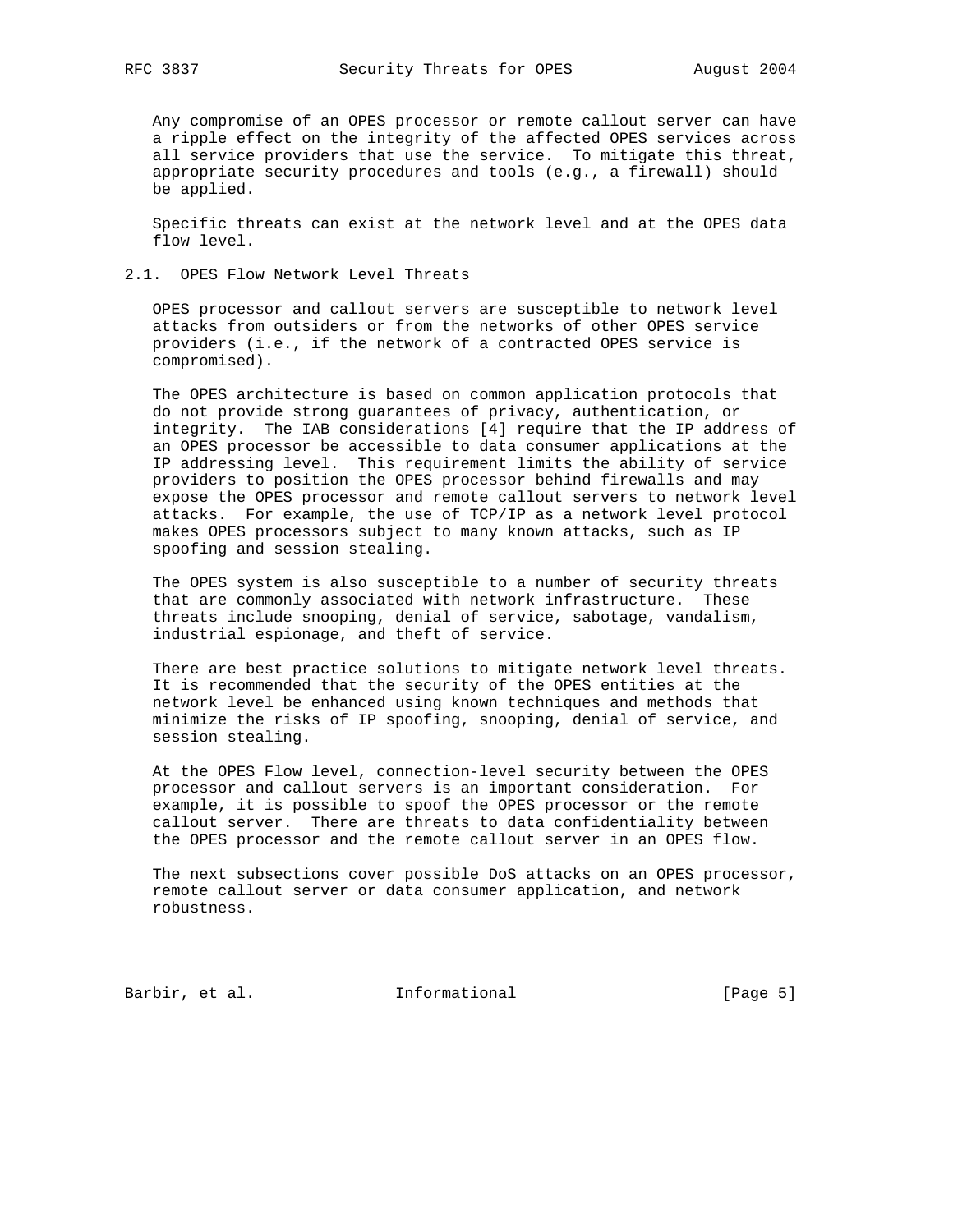## 2.1.1. Connection-Flow Denial-of-Service (DoS)

 OPES processors, callout servers, and data consumer applications can be vulnerable to DoS attacks. DoS attacks can be of various types. One example of a DoS attack is the overloading of OPES processors or callout servers by spurious service requests issued by a malicious node, which denies the legal data traffic the necessary resources to render service. The resources include CPU cycles, memory, network interfaces, etc. A Denial-of-Service attack can be selective, generic, or random in terms of which communication streams are affected.

 Distributed DoS is also possible when an attacker successfully directs multiple nodes over the network to initiate spurious service requests to an OPES processor (or callout server) simultaneously.

### 2.1.2. Threats to Network Robustness

 If OPES implementation violates end-to-end addressing principles, it could endanger the Internet infrastructure by complicating routing and connection management. If it does not use flow-control principles for managing connections, or if it interferes with end to-end flow control of connections that it did not originate, then it could cause Internet congestion.

 An implementation that violates the IAB requirement of explicit IP level addressing (for example, by adding OPES functional capabilities to an interception proxy) may defeat some of the protective mechanisms and safeguards built into the OPES architecture.

## 2.2. OPES Flow Application Level Threats

 At the content level, threats to the OPES system can come from outsiders or insiders. The threat from outsiders is frequently intentional. Threats from insiders can be intentional or accidental. Accidents may result from programming or configuration errors that result in bad system behavior.

 Application level problems and threats to the OPES systems are discussed below:

# 2.2.1. Unauthorized OPES Entities

 Although one party authorization is mandated by the OPES architecture, such authorization occurs out-of-band. Discovering the presence of an OPES entity and verifying authorization requires special actions and may present a problem.

Barbir, et al. 1nformational [Page 6]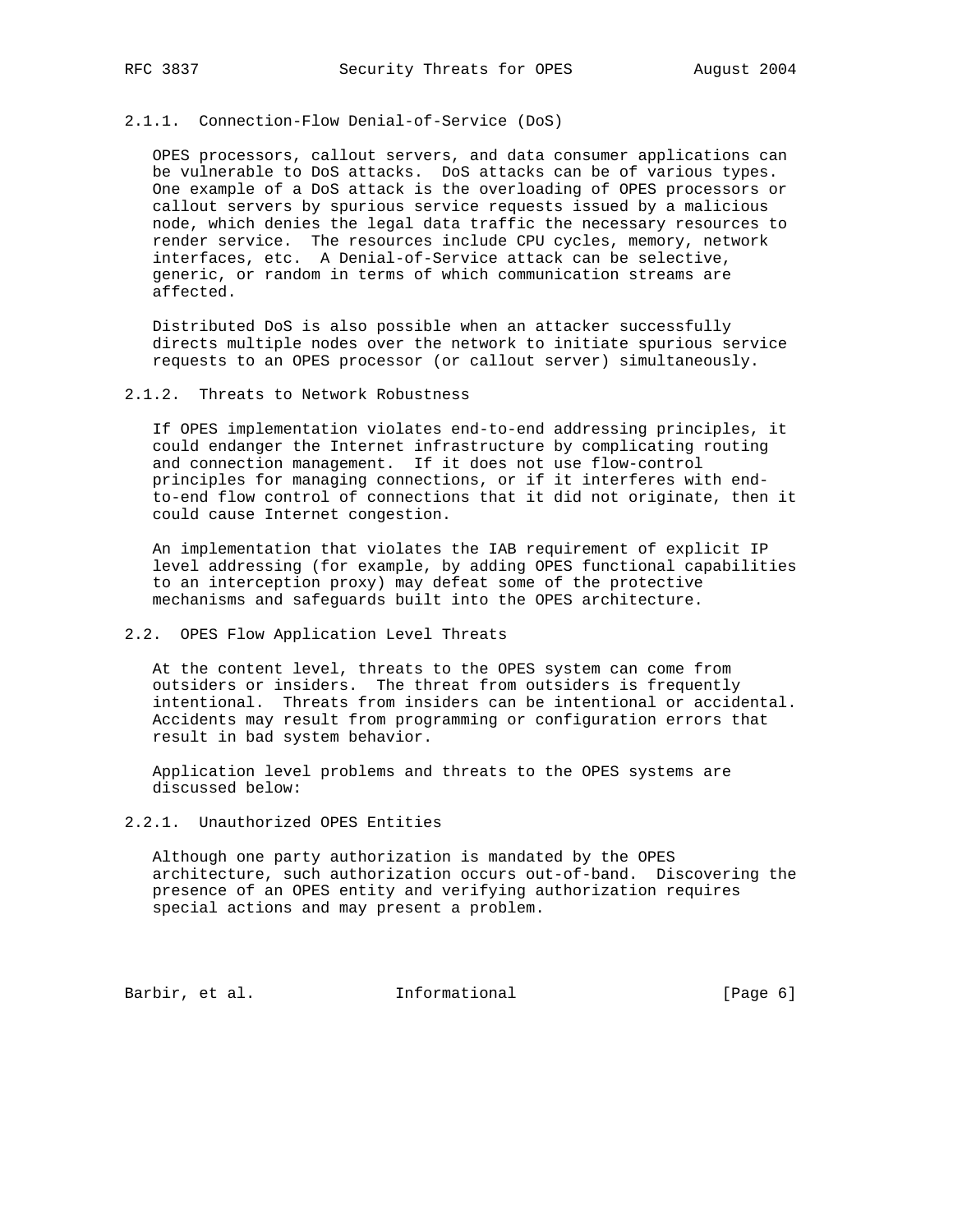Adding notification and authorization information to the data messages (by using base protocol extensions) may help, especially if the data consumer's software is aware of such extensions.

## 2.2.2. Unauthorized Actions of Legitimate OPES Entities

 According to the OPES architecture, the authorization is not tightly coupled with specific rules and procedures triggered by the rules. Even if a requirement to approve each particular rule and procedure was set, it looks at least impractical, if not impossible, to request such permission from the end user. Authorization granularity extends to transformation classes, but not to individual rules or transformations. The actual rules and triggered procedures may (maliciously or due to a programming error) perform actions that they are not authorized for.

### 2.2.3. Unwanted Content Transformations

 An authorized OPES service may perform actions that do not adhere to the expectations of the party that gave the authorization for the service. Examples may include ad flooding by a local ad insertion service or use of inappropriate policy by a content filtering service.

 On the other hand, an OPES entity acting on behalf of one party may perform transformations that another party deems inappropriate. Examples may include replacing ads initially inserted by the content provider or applying filtering transformations that change the meaning of the text.

#### 2.2.4. Corrupted Content

 The OPES system may deliver outdated or otherwise distorted information due to programming problems or as a result of malicious attacks. For example, a compromised server, instead of performing an OPES service, may inject bogus content. Such an action may be an act of cyber-vandalism (including virus injection) or intentional distribution of misleading information (such as manipulations with financial data).

 A compromised OPES server or malicious entity in the data flow may introduce changes specifically intended to cause improper actions in the OPES server or callout server. These changes may be in the message body, headers, or both. This type of threat is discussed in more detail below.

Barbir, et al. 1nformational 1999 [Page 7]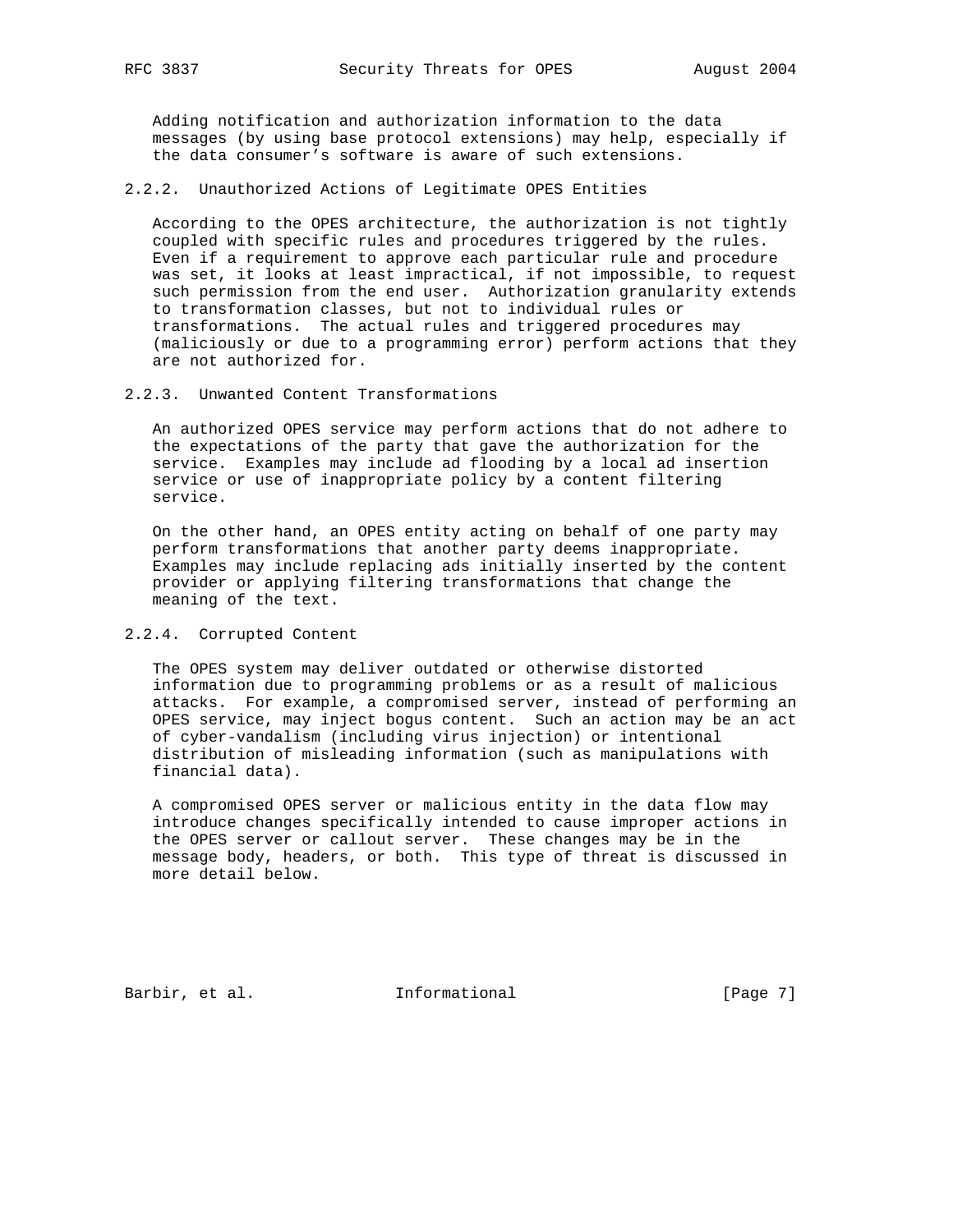#### 2.2.5. Threats to Message Structure Integrity

 An OPES server may add, remove, or delete certain headers in a request and/or response message (for example, to implement additional privacy protection or assist in content filtering). Such changes may violate end-to-end integrity requirements or defeat services that use information provided in such headers (for example, some local filtering services or reference-based services).

## 2.2.6. Granularity of Protection

 OPES services have implicit permission to modify content. However, the permissions generally apply only to portions of the content, for example, URL's between particular HTML tags, text in headlines, or URL's matching particular patterns. In order to express such policies, one must be able to refer to portions of messages and to detect modifications to message parts.

 Because there is currently very little support for policies that are expressed in terms of message parts, it will be difficult to attribute any particular modification to a particular OPES processor, or to automatically detect policy violations.

 A fine-grained policy language should be devised, and it could be enforced using digital signatures. This would avoid the problems inherent in hop-by-hop data integrity measures (see next section).

### 2.2.7. Risks of Hop-by-Hop Protection

 Generally, OPES services cannot be applied to data protected with end-to-end encryption methods because the decryption key cannot be shared with OPES processors without compromising the intended confidentiality of the data. This means that if the endpoint policies permit OPES services, the data must either be transmitted without confidentiality protections or an alternative model to end to-end encryption must be developed, one in which the confidentiality is guaranteed hop-by-hop. Extending the end-to-end encryption model is out of scope of this work.

 OPES services that modify data are incompatible with end-to-end integrity protection methods, and this work will not attempt to define hop-by-hop integrity protection methods.

#### 2.2.8. Threats to Integrity of Complex Data

 The OPES system may violate data integrity by applying inconsistent transformations to interrelated data objects or references within the data object. Problems may range from a broken reference structure

Barbir, et al. 1nformational 1999 [Page 8]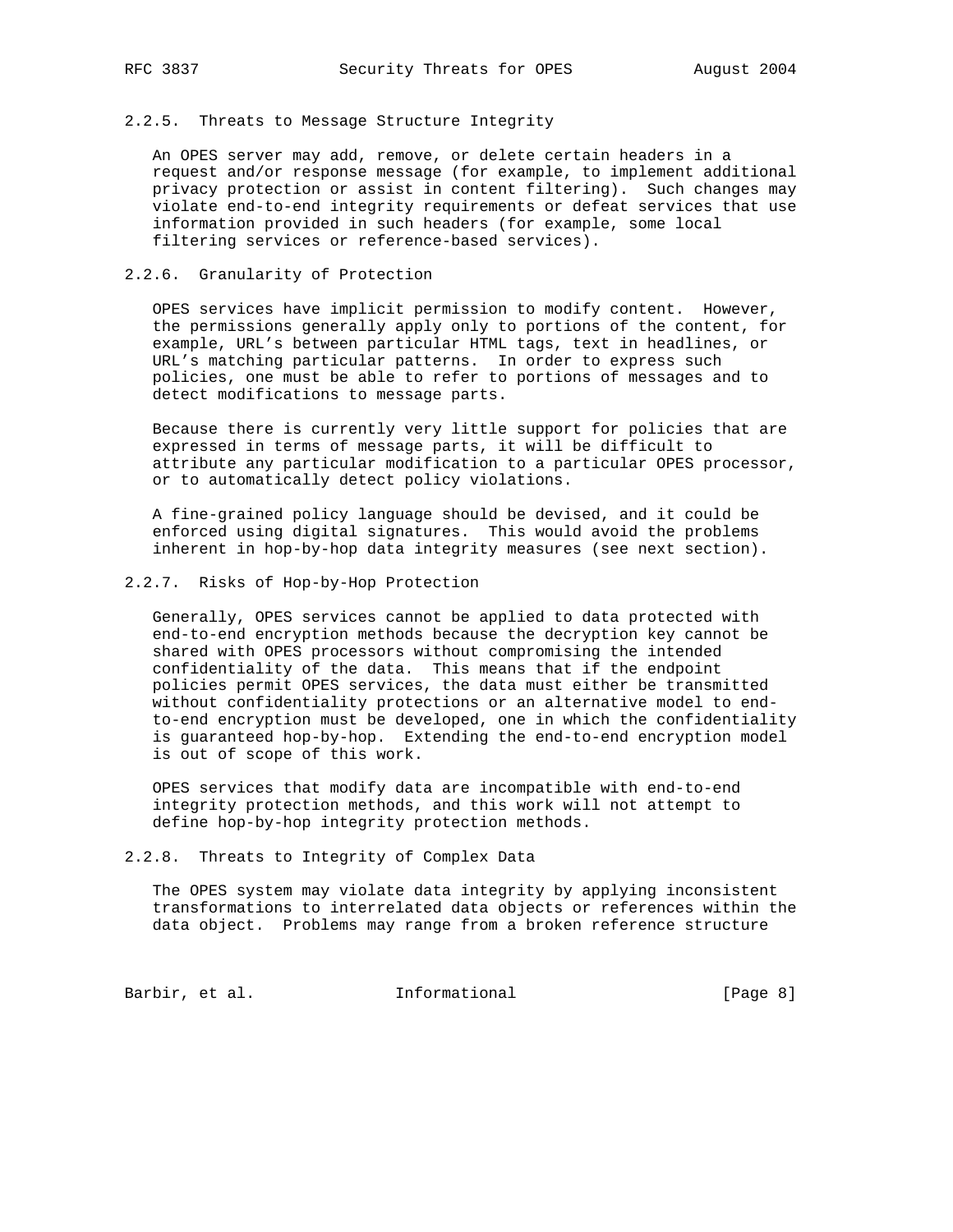(modified/missing targets, references to wrong locations or missing documents) to deliberate replacement/deletion/insertion of links that violate intentions of the content provider.

2.2.9. Denial of Service (DoS)

 The data consumer application may not be able to access data if the OPES system fails for any reason.

 A malicious or malfunctioning node may be able to block all traffic. The data traffic destined for the OPES processor (or callout server) may not be able to use the services of the OPES device. The DoS may be achieved by preventing the data traffic from reaching the processor or the callout server.

2.2.10. Tracing and Notification Information

 Inadequate or vulnerable implementation of the tracing and notification mechanisms may defeat safeguards built into the OPES architecture.

 Tracing and notification facilities may become a target of malicious attack. Such an attack may create problems in discovering and stopping other attacks.

 The absence of a standard for tracing and notification information may present an additional problem. This information is produced and consumed by the independent entities (OPES servers/user agents/ content provider facilities). This calls for a set of standards related to each base protocol in use.

2.2.11. Unauthenticated Communication in OPES Flow

 There are risks and threats that could arise from unauthenticated communication between the OPES server and callout servers. Lack of use of strong authentication between OPES processors and callout servers may open security holes whereby DoS and other types of attacks (see sections [2 and 3]) can be performed.

3. Threats to Out-of-Band Data

 The OPES architecture separates a data flow from a control information flow (loading rulesets, trust establishment, tracing, policy propagation, etc.). There are certain requirements set for the latter, but no specific mechanism is prescribed. This gives more flexibility for implementations, but creates more burden for implementers and potential customers to ensure that each specific

Barbir, et al. 1nformational 1999 [Page 9]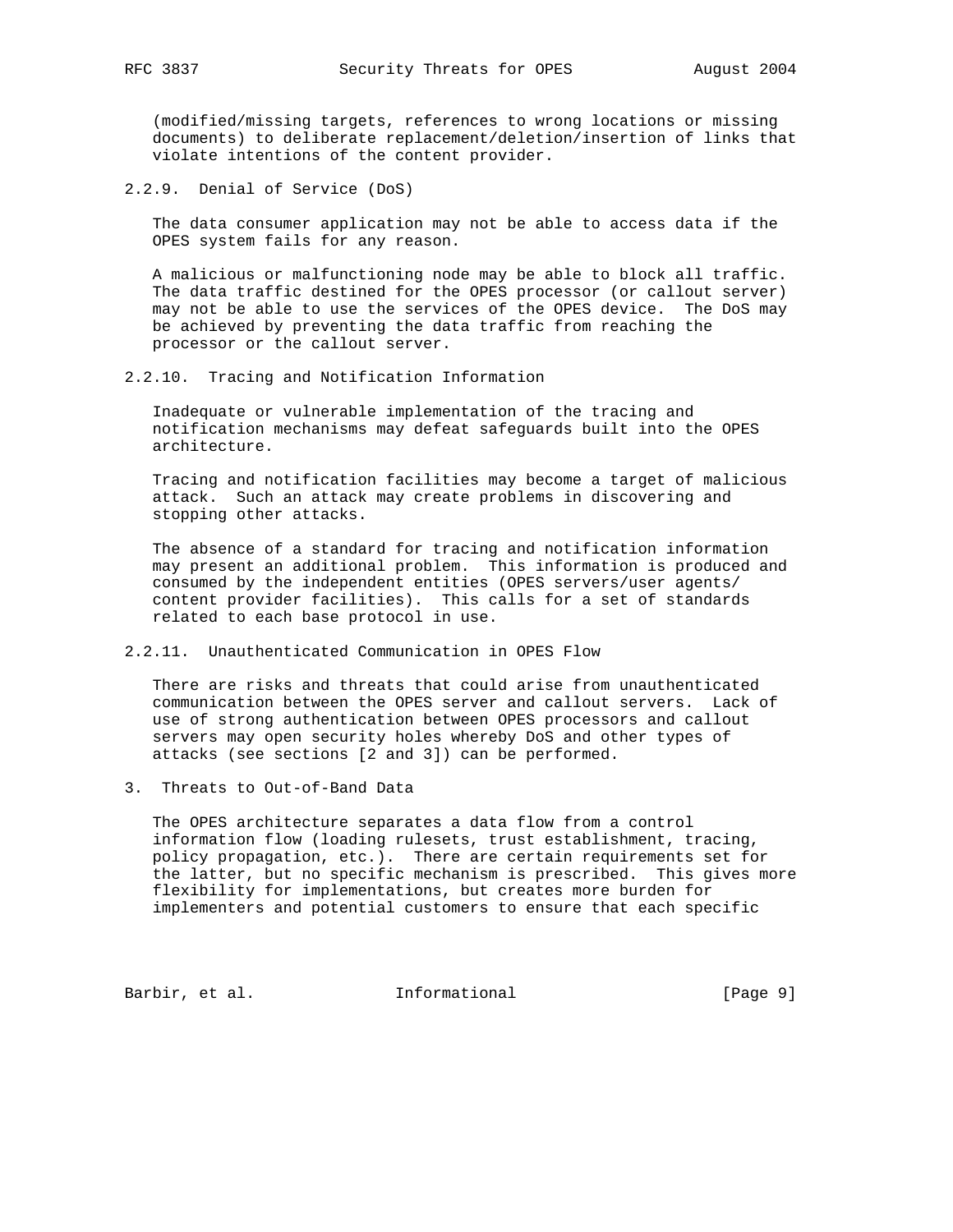implementation meets all requirements for data security, entity authentication, and action authorization.

 In addition to performing correct actions on the OPES data flow, any OPES implementation has to provide an adequate mechanism to satisfy requirements for out-of-band data and signaling information integrity.

 Whatever the specific mechanism may be, it inevitably becomes subject to multiple security threats and possible attacks. The way the threats and attacks may be realized depends on implementation specifics but the resulting harm generally falls into two categories: threats to OPES data flow and threats to data integrity.

The specific threats are:

3.1. Threats that Endanger the OPES Data Flow

 Any weakness in the implementation of a security, authentication, or authorization mechanism may open the door to the attacks described in section 2.

 An OPES system implementation should address all these threats and prove its robustness and ability to withstand malicious attacks or networking and programming problems.

# 3.2. Inaccurate Accounting Information

 Collecting and reporting accurate accounting data may be vital when OPES servers are used to extend a business model of a content provider, service provider, or as a basis for third party service. The ability to collect and process accounting data is an important part of OPES' system functionality. This functionality may be challenged by distortion or destruction of base accounting data (usually logs), processed accounting data, accounting parameters, and reporting configuration.

 As a result a data consumer may be inappropriately charged for viewing content that was not successfully delivered, or a content provider or independent OPES services provider may not be compensated for the services performed.

 The OPES system may use accounting information to distribute resources between different consumers or limit resource usage by a specific consumer. In this case an attack on the accounting system (by distortion of data or issuing false configuration commands) may result in incorrect resource management and DoS by artificial resource starvation.

Barbir, et al. 1nformational [Page 10]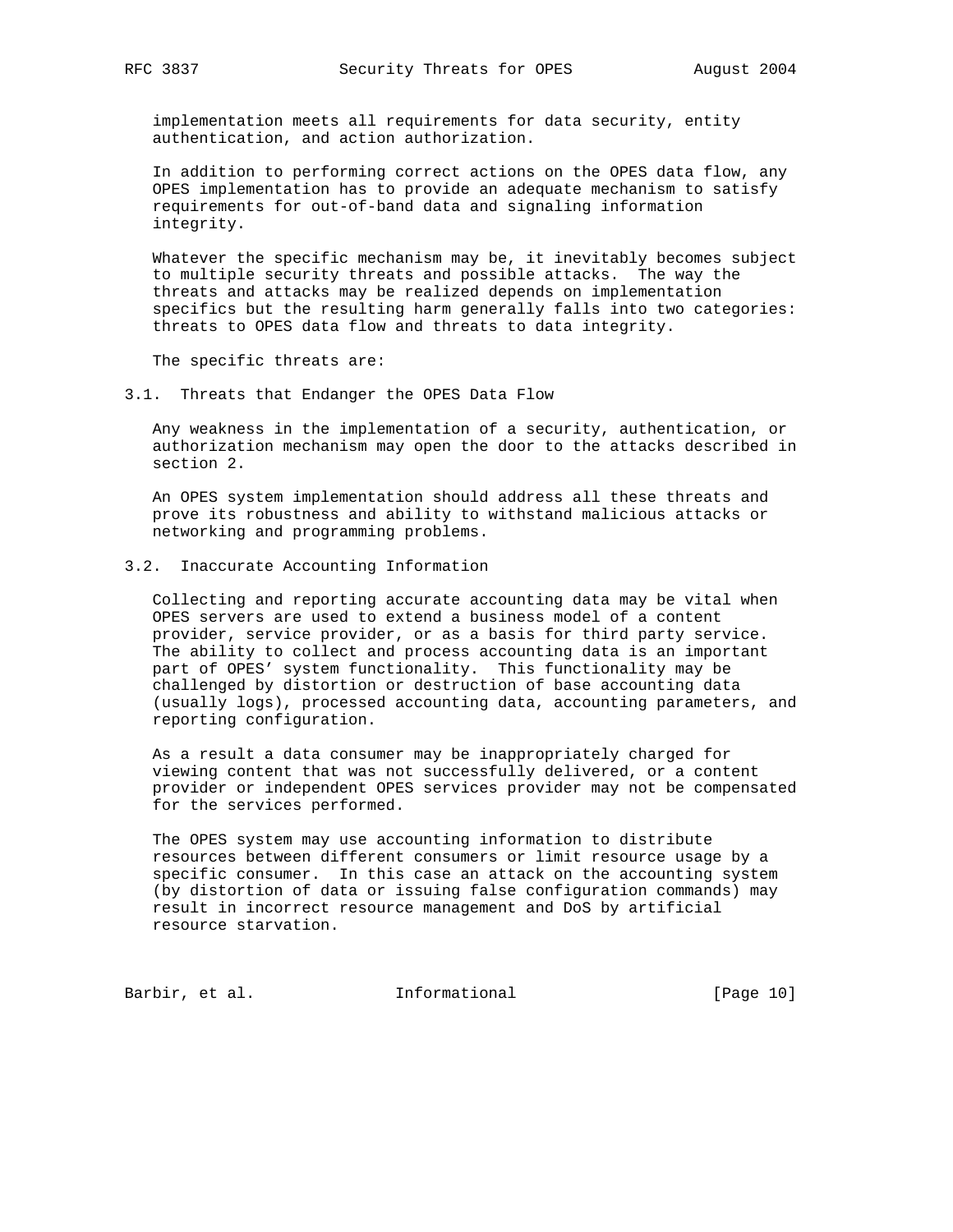### 3.3. OPES Service Request Repudiation

 An entity (producer or consumer) might make an authorized request and later claim that it did not make that request. As a result, an OPES entity may be held liable for unauthorized changes to the data flow, or will be unable to receive compensation for a service.

 There should be a clear request that this service is required and there should be a clear course of action on behalf of all parties. This action should have a request, an action, a non-repudiable means of verifying the request, and a means of specifying the effect of the action.

## 3.4. Inconsistent Privacy Policy

 The OPES entities may have privacy policies that are not consistent with the data consumer application or content provider application.

 Privacy related problems may be further complicated if OPES entities, content providers, and end users belong to different jurisdictions with different requirements and different levels of legal protection. As a result, the end user may not be aware that he or she does not have the expected legal protection. The content provider may be exposed to legal risks due to a failure to comply with regulations of which he is not even aware.

3.5. Exposure of Privacy Preferences

 The OPES system may inadvertently or maliciously expose end user privacy settings and requirements.

3.6. Exposure of Security Settings

 There are risks that the OPES system may expose end user security settings when handling the request and responses. The user data must be handled as sensitive system information and protected against accidental and deliberate disclosure.

3.7. Improper Enforcement of Privacy and Security Policy

 OPES entities are part of the content distribution system and as such take on certain obligations to support security and privacy policies mandated by the content producer and/or end user. However there is a danger that these policies are not properly implemented and enforced. The data consumer application may not be aware that its protections are no longer in effect.

Barbir, et al. Informational [Page 11]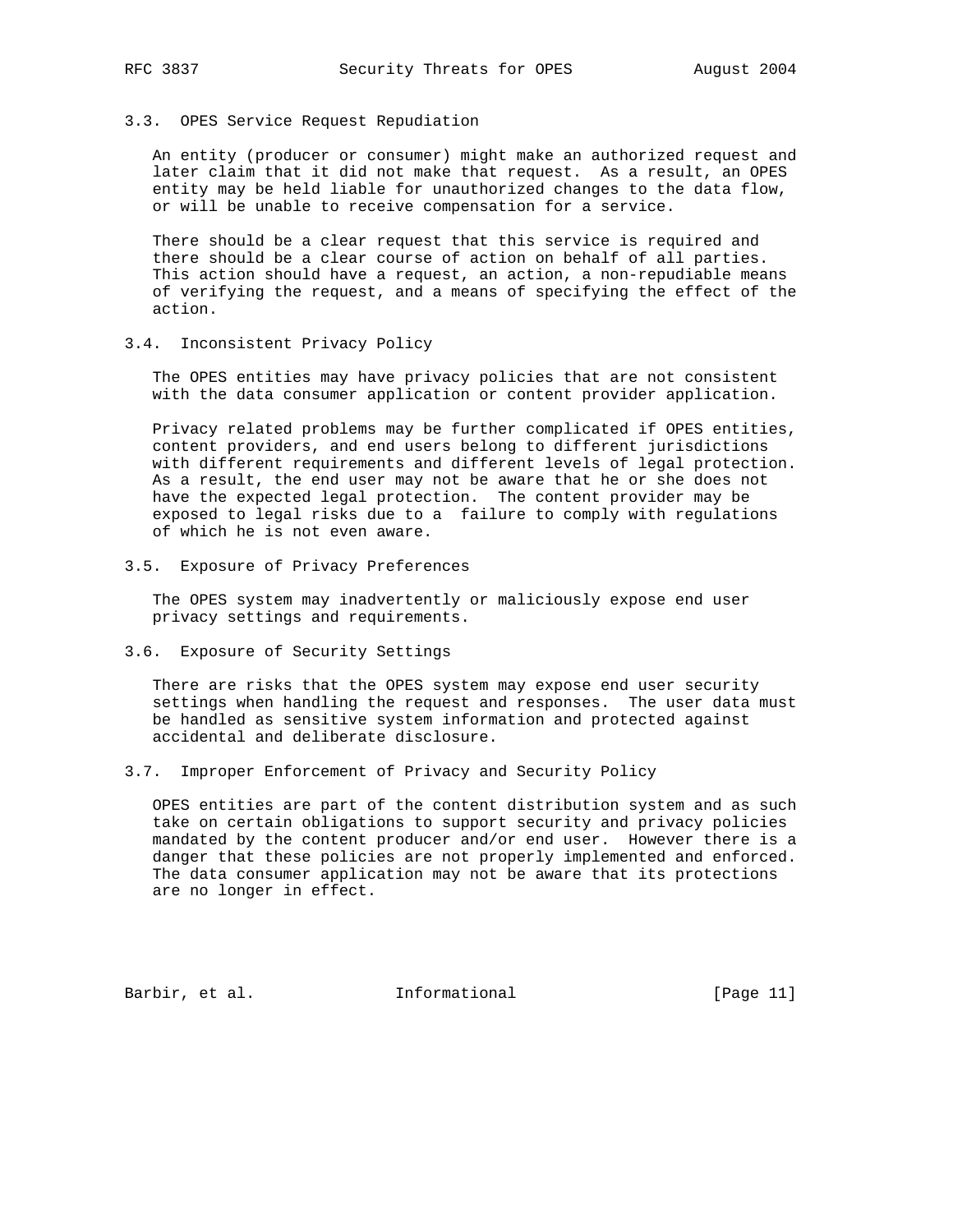There is also the possibility of security and privacy leaks due to the accidental misconfiguration or, due to misunderstanding what rules are in effect for a particular user or request.

 Privacy and security related parts of the systems can be targeted by malicious attacks and the ability to withstand such attacks is of paramount importance.

3.8. DoS Attacks

 DoS attacks can be of various types. One type of DoS attack takes effect by overloading the client. For example, an intruder can direct an OPES processor to issue numerous responses to a client. There is also additional DoS risk from a rule misconfiguration that would have the OPES processor ignore a data consumer application.

4. Security Considerations

 This document discusses multiple security and privacy issues related to the OPES services.

- 5. References
- 5.1. Normative References
	- [1] Barbir, A., Penno, R., Chen, R., Hofmann, M., and H. Orman, "An Architecture for Open Pluggable Edge Services (OPES)", RFC 3835, August 2004.
	- [2] Barbir, A., Burger, E., Chen, R., McHenry, S., Orman, H., and R. Penno, "OPES Use Cases and Deployment Scenarios", RFC 3752, April 2004.
	- [3] Barbir, A., Batuner, O., Beck, A., Chan, T., and H. Orman, "Policy, Authorization, and Enforcement Requirements of Open Pluggable Edge Services (OPES)", RFC 3838, August 2004.
- 5.2. Informative References
	- [4] Floyd, S. and L. Daigle, "IAB Architectural and Policy Considerations for Open Pluggable Edge Services", RFC 3238, January 2002.
- 6. Acknowledgements

Many thanks to T. Chan (Nokia) and A. Beck (Lucent).

Barbir, et al. Informational [Page 12]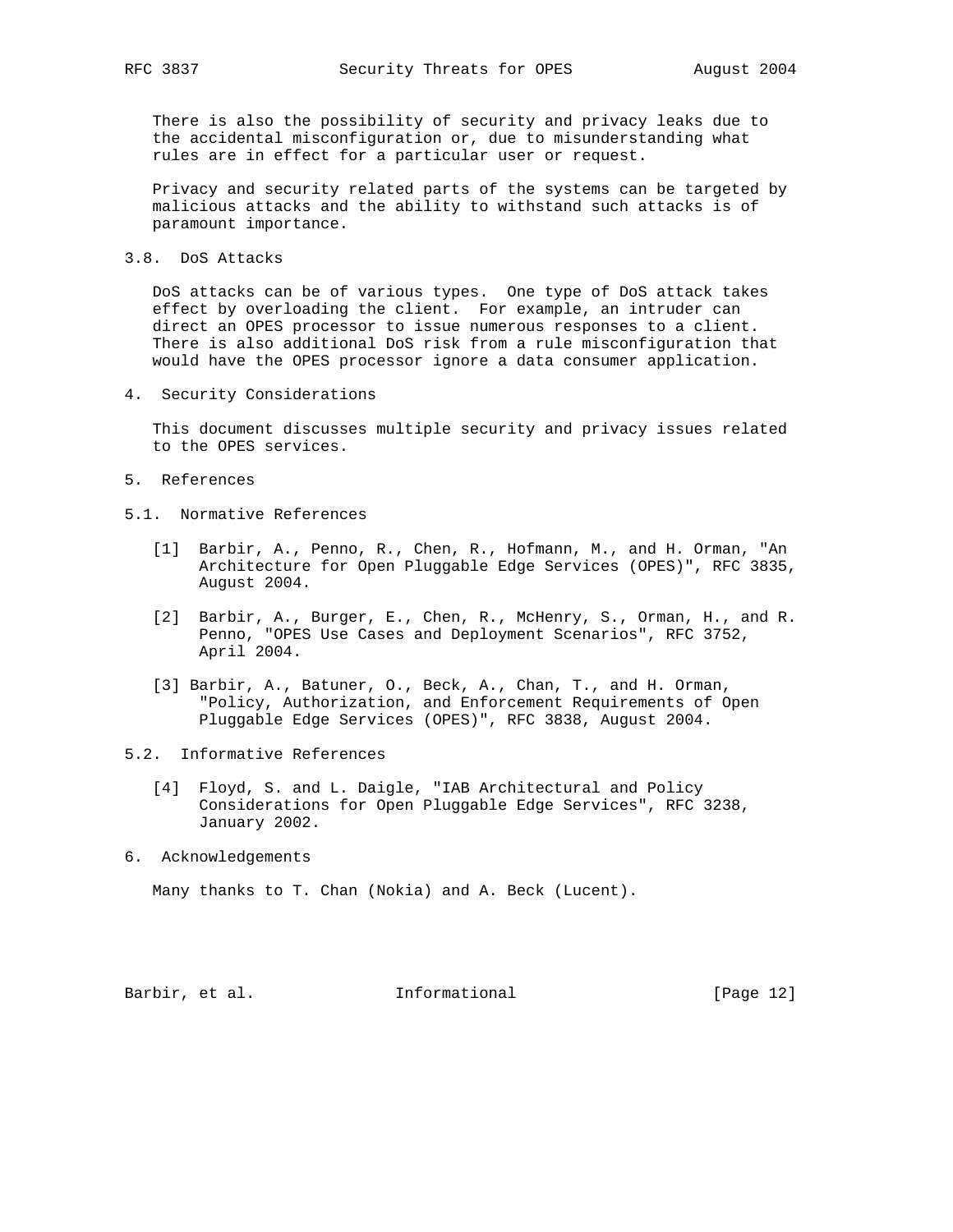7. Authors' Addresses

 Abbie Barbir Nortel Networks 3500 Carling Avenue Nepean, Ontario K2H 8E9 Canada

 Phone: +1 613 763 5229 EMail: abbieb@nortelnetworks.com

 Oskar Batuner Independent consultant

EMail: batuner@attbi.com

 Bindignavile Srinivas Nokia 5 Wayside Road Burlington, MA 01803 USA

EMail: bindignavile.srinivas@nokia.com

 Markus Hofmann Bell Labs/Lucent Technologies Room 4F-513 101 Crawfords Corner Road Holmdel, NJ 07733 US

 Phone: +1 732 332 5983 EMail: hofmann@bell-labs.com

 Hilarie Orman Purple Streak Development

EMail: ho@alum.mit.edu

Barbir, et al. 1nformational [Page 13]